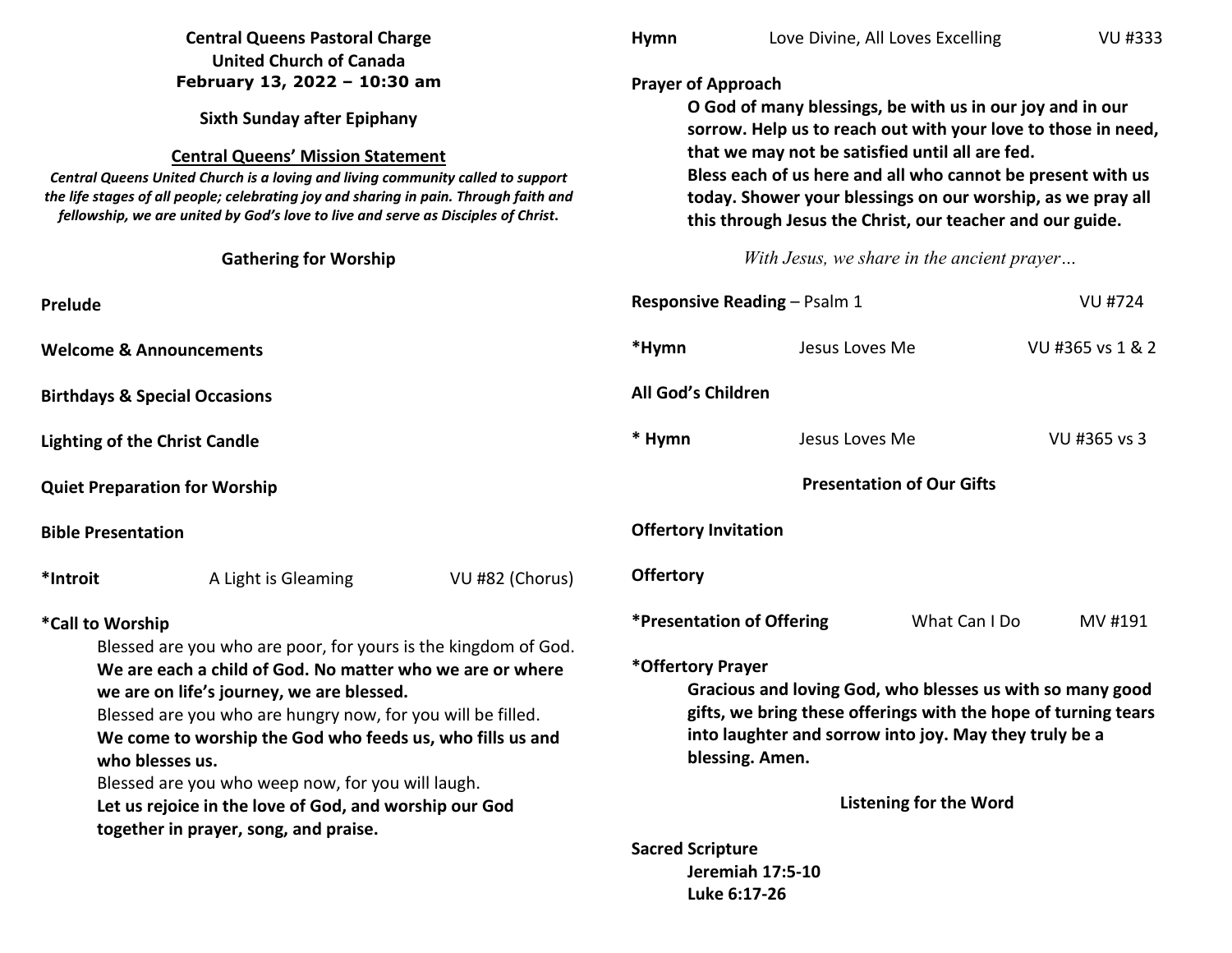| Anthem |
|--------|
|--------|

**Sermon** 

**Reflective Music Selection** 

**Prayers of Thanksgiving and Intercession** 

#### **Responding to the Word**

| *Hymn | Breath of God, Breath of Peace | MV #24 |
|-------|--------------------------------|--------|
|-------|--------------------------------|--------|

**\*Benediction** 

\***Choral Benediction** Behold, Behold, I Make All Things New MV #115

## **Postlude**

 **\*** Please stand as you are able

| <b>Ministers</b>         | All of us                     |  |  |  |
|--------------------------|-------------------------------|--|--|--|
| <b>Clergy</b>            | <b>Rev Greg Davis</b>         |  |  |  |
| <b>Office Hours</b>      | Tuesday, Wednesday & Thursday |  |  |  |
|                          | $9$ am $-12$ pm               |  |  |  |
| Office Phone             | 902-964-2291                  |  |  |  |
| Email                    | minister@cquc.ca              |  |  |  |
| <b>Ministry of Music</b> | <b>Kirk Neville</b>           |  |  |  |

Website <u>https://cquc.ca/index.htm</u> Phone 902-786-9222 Email nevillejk@hotmail.com

### **Church Office**

| Wednesday & Thursday |
|----------------------|
| $9$ am $-12$ pm      |
| 902-964-2221         |
| office@cquc.ca       |
|                      |

**A Warm Welcome to All** – We are delighted you've joined us. May God's word today strengthen your faith, inspire curiosity and learning, and motivate your service of others. All are welcome.

# **Life and Work of Our Church**

**Greg's Office Hours:** Tuesday, Wednesday and Thursday from 9 am – 12pm. If anyone is in the hospital or would like a visit from Greg, please call him at 902-964-2291. If you wish to meet with Greg outside the scheduled hours, please call 902-964-2291 or email minister@cquc.ca for an appointment.

**In-Church Services:** We are back to in-church services! Registration and masks **are still required**. To register, please call 902-964-2221 or email office@cquc.ca. If you are registering **after Thursday morning**, please text or call Velda at 902-940-7674. Thank you.

**Annual Meeting** – Our annual meeting will be held today immediately after church. Copies of the Annual Report are available on the table at the back of the sanctuary.

**E-Transfers** – Central Queens United Church is set up to accept E-Transfers. If you wish to give your offerings through E-Transfer, please send via email to veldabertram@gmail.com.

**FundScrip** – The next order date will be Sunday, February 20<sup>th</sup>. You can reach Janet Howes by email (jhowes1969@gmail.com) or by phone or text (902-393-1527). E-transfers accepted. February's promotion is Swiss Chalet / Montana's 7%. Also, Home Hardware has increased to 3.5% going forward.

**Sunday Worship Cancellations** – In the event of inclement weather, an announcement will be made by radio on Ocean 100 by 9 am. It will also be posted on our website and Facebook page.

**Weekly Bulletins** can be sponsored by you in celebration or remembrance of a loved one. There is a signup sheet on the table at the back of the sanctuary. Cost is \$20.00.